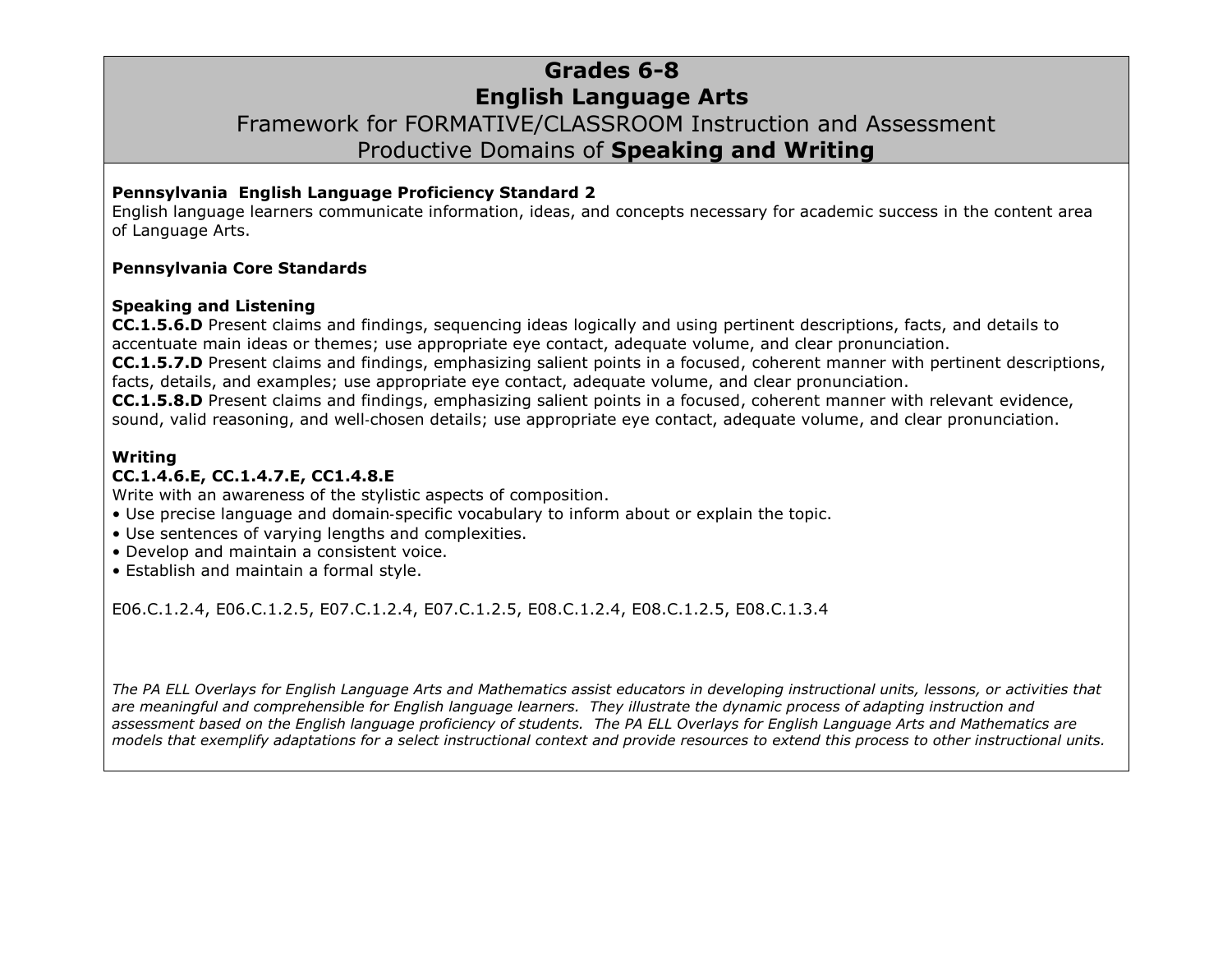# **Speaking Model Performance Indicator (MPI)**

**Classroom Context:** Identify and analyze main idea/central idea.

| Cognitive Function: Students at all levels of English proficiency will IDENTIFY and ANALYZE main/central ideas of a text. |                                                                                                                                                                                                                                                                            |                                                                                                                                                                                                                                                                                                                                                                                                                                    |                                                                                                                                                                                                                                                                  |                                                                                                                                                                               |                                                                                                                                                                                         |                                                                                                                                                                       |                                                                                                                                                                                                                           |  |  |
|---------------------------------------------------------------------------------------------------------------------------|----------------------------------------------------------------------------------------------------------------------------------------------------------------------------------------------------------------------------------------------------------------------------|------------------------------------------------------------------------------------------------------------------------------------------------------------------------------------------------------------------------------------------------------------------------------------------------------------------------------------------------------------------------------------------------------------------------------------|------------------------------------------------------------------------------------------------------------------------------------------------------------------------------------------------------------------------------------------------------------------|-------------------------------------------------------------------------------------------------------------------------------------------------------------------------------|-----------------------------------------------------------------------------------------------------------------------------------------------------------------------------------------|-----------------------------------------------------------------------------------------------------------------------------------------------------------------------|---------------------------------------------------------------------------------------------------------------------------------------------------------------------------------------------------------------------------|--|--|
| <b>Concepts</b>                                                                                                           | Competencies                                                                                                                                                                                                                                                               | <b>Vocabulary</b><br>and Topic<br><b>Related</b><br>Language                                                                                                                                                                                                                                                                                                                                                                       | <b>Proficiency</b><br>Level 1<br><b>Entering</b>                                                                                                                                                                                                                 | <b>Proficiency</b><br>Level 2<br><b>Emerging</b>                                                                                                                              | <b>Proficiency</b><br>Level 3<br><b>Developing</b>                                                                                                                                      | <b>Proficiency</b><br>Level 4<br><b>Expanding</b>                                                                                                                     | <b>Proficiency</b><br><b>Level 5</b><br><b>Bridging</b>                                                                                                                                                                   |  |  |
| Purpose,<br>audience<br>and task                                                                                          | Present claims<br>and findings,<br>sequencing<br>ideas logically<br>and using<br>pertinent<br>descriptions,<br>facts, and<br>details to<br>accentuate<br>main ideas or<br>themes; use<br>appropriate<br>eye contact,<br>adequate<br>volume, and<br>clear<br>pronunciation. | analyze<br>evaluate<br>connotation<br>compare and<br>contrast<br>summarize<br>identify<br>critique<br>reasoning<br>relevance<br>soundness<br>interpret<br>objective<br>multimedia<br>logical<br>accurate<br>cohesion<br>purpose<br>audience<br>citing<br>plagiarism<br>paraphrase<br>"In other<br>words"<br>"For example"<br>"Consequently"<br>"I believe this<br>is better<br>because"<br>"I believe<br>based on<br>the fact that | Answer "wh"<br>questions with<br>one word<br>answers or<br>short phrases<br>identifying<br>main/central<br>ideas of a<br>nonfiction text,<br>using visuals,<br>following<br>explicit,<br>repeated<br>examples, as<br>modeled and<br>monitored by<br>the teacher. | Restate facts<br>related to<br>main/central<br>ideas of a<br>nonfiction text<br>from visually<br>supported<br>information<br>using sentence<br>stems within a<br>small group. | Cite evidence<br>related to the<br>main/central<br>ideas of a<br>section of a<br>student-<br>selected<br>nonfiction<br>book within a<br>small group<br>using a<br>graphic<br>organizer. | Critique the<br>main/central<br>ideas of a<br>nonfiction<br>book, article,<br>or story citing<br>textual<br>evidence<br>within a small<br>group using<br>visual aids. | Compare/contrast<br>the main/central<br>ideas of two<br>nonfiction books,<br>articles, or<br>stories, including<br>grade-level<br>appropriate<br>expert criticism<br>and text-based<br>citations within a<br>small group. |  |  |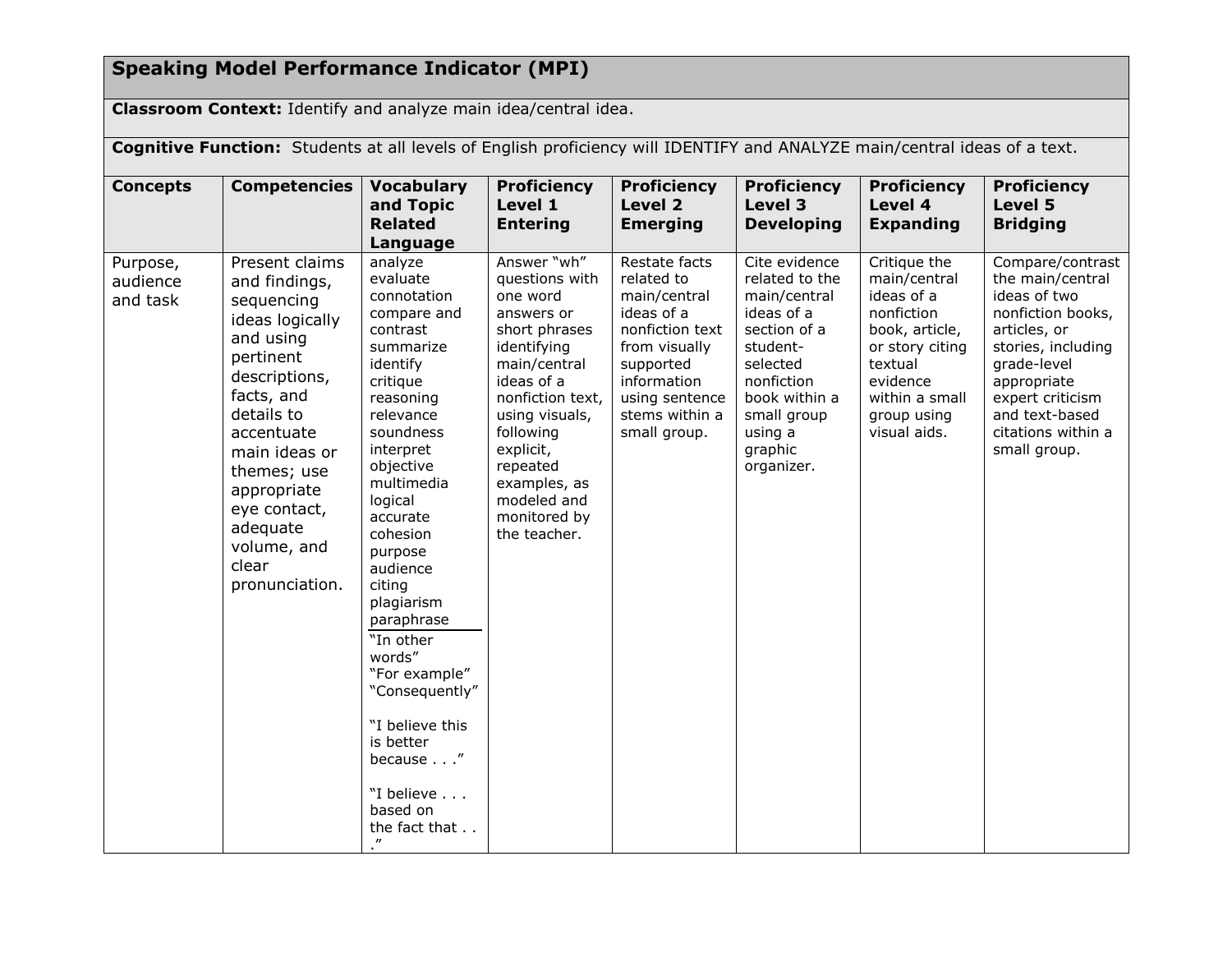## **Writing Model Performance Indicator (MPI)**

**Classroom Context:** Identify and analyze main idea/central idea.

**Cognitive Function:** Students at all levels of English proficiency will EVALUATE and EDIT writing.

| <b>Concepts</b> | <b>Competencies</b>                                                          | <b>Vocabulary</b><br>and Topic<br><b>Related</b><br>Language                                                                                                                                                                                                                                                                                                                                                                                                                                | <b>Proficiency</b><br>Level 1<br><b>Entering</b>                                                                                                                                                        | <b>Proficiency</b><br>Level 2<br><b>Emerging</b>                                                                                                                                                 | <b>Proficiency</b><br>Level 3<br><b>Developing</b>                                                                                                                                                                                 | <b>Proficiency</b><br>Level 4<br><b>Expanding</b>                                                                                                                                                        | <b>Proficiency</b><br>Level 5<br><b>Bridging</b>                                                                                                   |
|-----------------|------------------------------------------------------------------------------|---------------------------------------------------------------------------------------------------------------------------------------------------------------------------------------------------------------------------------------------------------------------------------------------------------------------------------------------------------------------------------------------------------------------------------------------------------------------------------------------|---------------------------------------------------------------------------------------------------------------------------------------------------------------------------------------------------------|--------------------------------------------------------------------------------------------------------------------------------------------------------------------------------------------------|------------------------------------------------------------------------------------------------------------------------------------------------------------------------------------------------------------------------------------|----------------------------------------------------------------------------------------------------------------------------------------------------------------------------------------------------------|----------------------------------------------------------------------------------------------------------------------------------------------------|
| Writing style   | Write with an<br>awareness of<br>the stylistic<br>aspects of<br>composition. | analyze<br>brainstorm<br>evaluate<br>identify<br>edit<br>peer-edit<br>self-edit<br>self-assess<br>connotation<br>compare and<br>contrast<br>reasoning<br>relevance<br>soundness<br>interpret<br>objective<br>multimedia<br>logical<br>accurate<br>cohesion<br>purpose<br>audience<br>citing<br>plagiarism<br>paraphrase<br>notation<br>feedback<br>checklist<br>rubric<br>thesaurus<br>"In contrast"<br>"On the other<br>hand"<br>"With a focus<br>on"<br>"Consequently"<br>"I believe this | <b>Brainstorm</b><br>single words or<br>phrases,<br>identifying<br>main/central<br>ideas of a text<br>following<br>explicit,<br>repeated<br>examples, as<br>modeled and<br>monitored by<br>the teacher. | Compare the<br>aspect of<br>editing a<br>written<br>paragraph to<br>identify<br>main/central<br>ideas, using a<br>proficient<br>model and<br>confirm with<br>teacher<br>support and<br>feedback. | Peer-edit a<br>written<br>paragraph,<br>identifying<br>main/central<br>ideas during<br>process<br>writing, using<br>multiple<br>resources,<br>such as a<br>checklist and<br>thesaurus, and<br>make<br>notations with<br>a partner. | Self-edit<br>during process<br>writing of a<br>written essay,<br>identifying<br>main/central<br>ideas using<br>multiple<br>resources,<br>including<br>thesaurus,<br>rubric, and<br>graphic<br>organizer. | Self-assess and<br>revise a written<br>essay, identifying<br>main/central<br>ideas, using<br>rubrics and self-<br>/peer- evaluation<br>checklists. |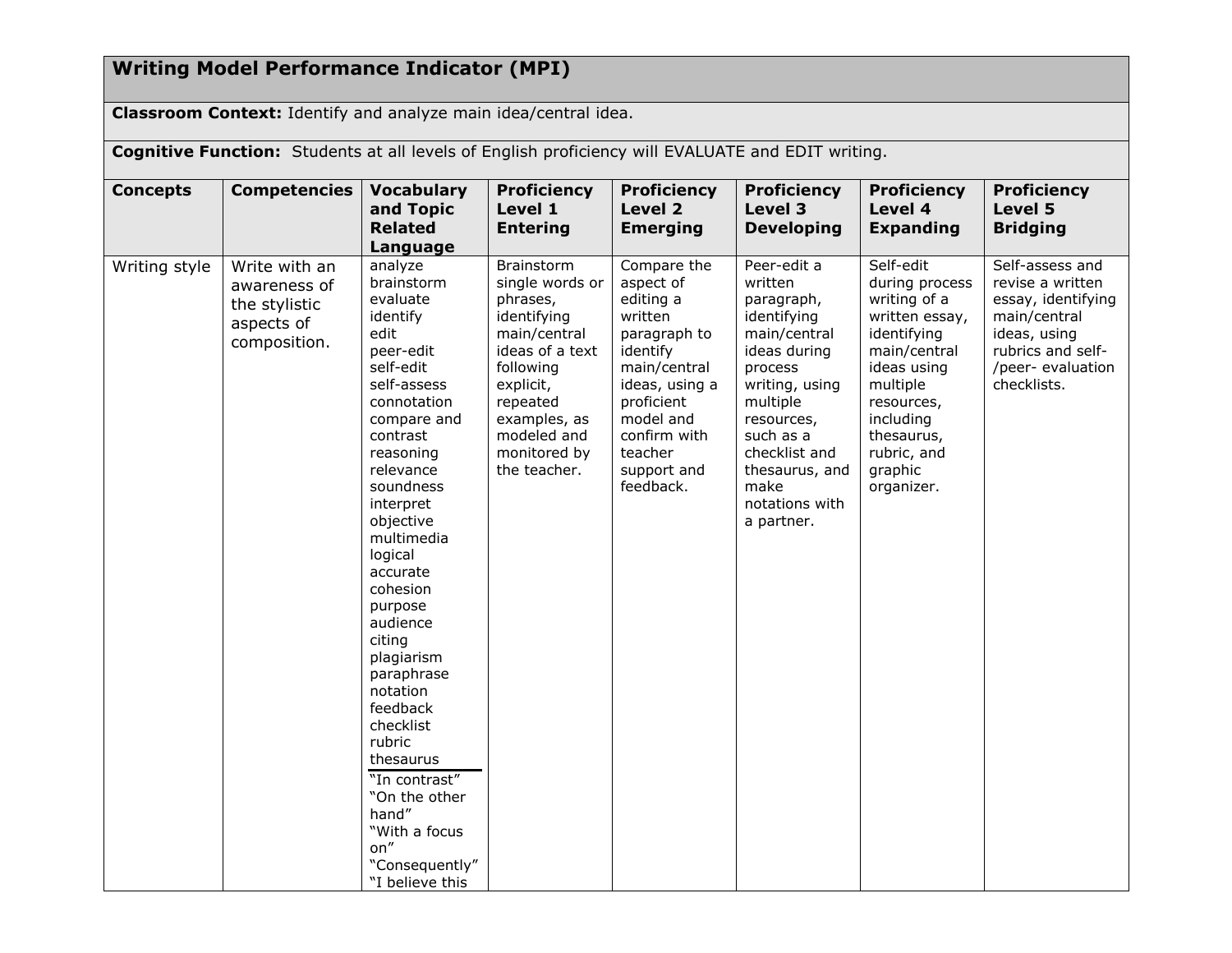|  | is better         |  |  |  |
|--|-------------------|--|--|--|
|  | because<br>$\sim$ |  |  |  |

| <b>Building Productive Model Performance Indicators (MPI)</b> to differentiate and scaffold instruction per<br>English language proficiency level by adjusting the <i>language function</i> and <i>support</i> . |                     |                                                              |                                                                                                                                                                                       |                                                                                                                                                |                                                                                                                                                |                                                                                                                                                                  |                                                                                                                                                                                   |  |  |
|------------------------------------------------------------------------------------------------------------------------------------------------------------------------------------------------------------------|---------------------|--------------------------------------------------------------|---------------------------------------------------------------------------------------------------------------------------------------------------------------------------------------|------------------------------------------------------------------------------------------------------------------------------------------------|------------------------------------------------------------------------------------------------------------------------------------------------|------------------------------------------------------------------------------------------------------------------------------------------------------------------|-----------------------------------------------------------------------------------------------------------------------------------------------------------------------------------|--|--|
| <b>Classroom Context:</b>                                                                                                                                                                                        |                     |                                                              |                                                                                                                                                                                       |                                                                                                                                                |                                                                                                                                                |                                                                                                                                                                  |                                                                                                                                                                                   |  |  |
| <b>Cognitive Function:</b> Students at ALL levels of English proficiency will                                                                                                                                    |                     |                                                              |                                                                                                                                                                                       |                                                                                                                                                |                                                                                                                                                |                                                                                                                                                                  |                                                                                                                                                                                   |  |  |
| <b>Concepts</b>                                                                                                                                                                                                  | <b>Competencies</b> | <b>Vocabulary</b><br>and Topic<br><b>Related</b><br>Language | <b>Proficiency</b><br>Level 1<br><b>Entering</b>                                                                                                                                      | <b>Proficiency</b><br>Level 2<br><b>Emerging</b>                                                                                               | <b>Proficiency</b><br>Level 3<br><b>Developing</b>                                                                                             | <b>Proficiency</b><br>Level 4<br><b>Expanding</b>                                                                                                                | <b>Proficiency</b><br>Level 5<br><b>Bridging</b>                                                                                                                                  |  |  |
|                                                                                                                                                                                                                  |                     |                                                              | proficiency level 1 to level 5)                                                                                                                                                       | Language Function (differentiated measurable expectations of student<br>language use increasing in complexity and amount from English language |                                                                                                                                                |                                                                                                                                                                  |                                                                                                                                                                                   |  |  |
|                                                                                                                                                                                                                  |                     |                                                              | Answer "wh"<br>questions<br>Copy or<br>adapt single<br>words, set<br>phrases, or<br>chunks of<br>simple<br>language<br>Use highest<br>frequency<br>vocabulary<br><b>State</b><br>Name | Restate facts<br>List<br>Write phrases<br>and short<br>sentences<br>Use general<br>language to<br>describe                                     | Summarize<br>Retell<br>Explain<br>Use simple<br>and<br>expanded<br>sentences to<br>identify<br>Use general<br>and some<br>specific<br>language | Compare<br>Self-edit<br>Give speech<br><b>Discuss</b><br>Compose<br>Use a variety<br>of sentence<br>lengths<br>Use specific<br>and some<br>technical<br>language | Analyze<br>Revise<br>Critique<br>Defend<br>Propose<br>Use a variety<br>of sentence<br>lengths in a<br>single<br>organized<br>paragraph or<br>in extended<br>text<br>Use technical |  |  |
|                                                                                                                                                                                                                  |                     |                                                              |                                                                                                                                                                                       |                                                                                                                                                |                                                                                                                                                |                                                                                                                                                                  | language                                                                                                                                                                          |  |  |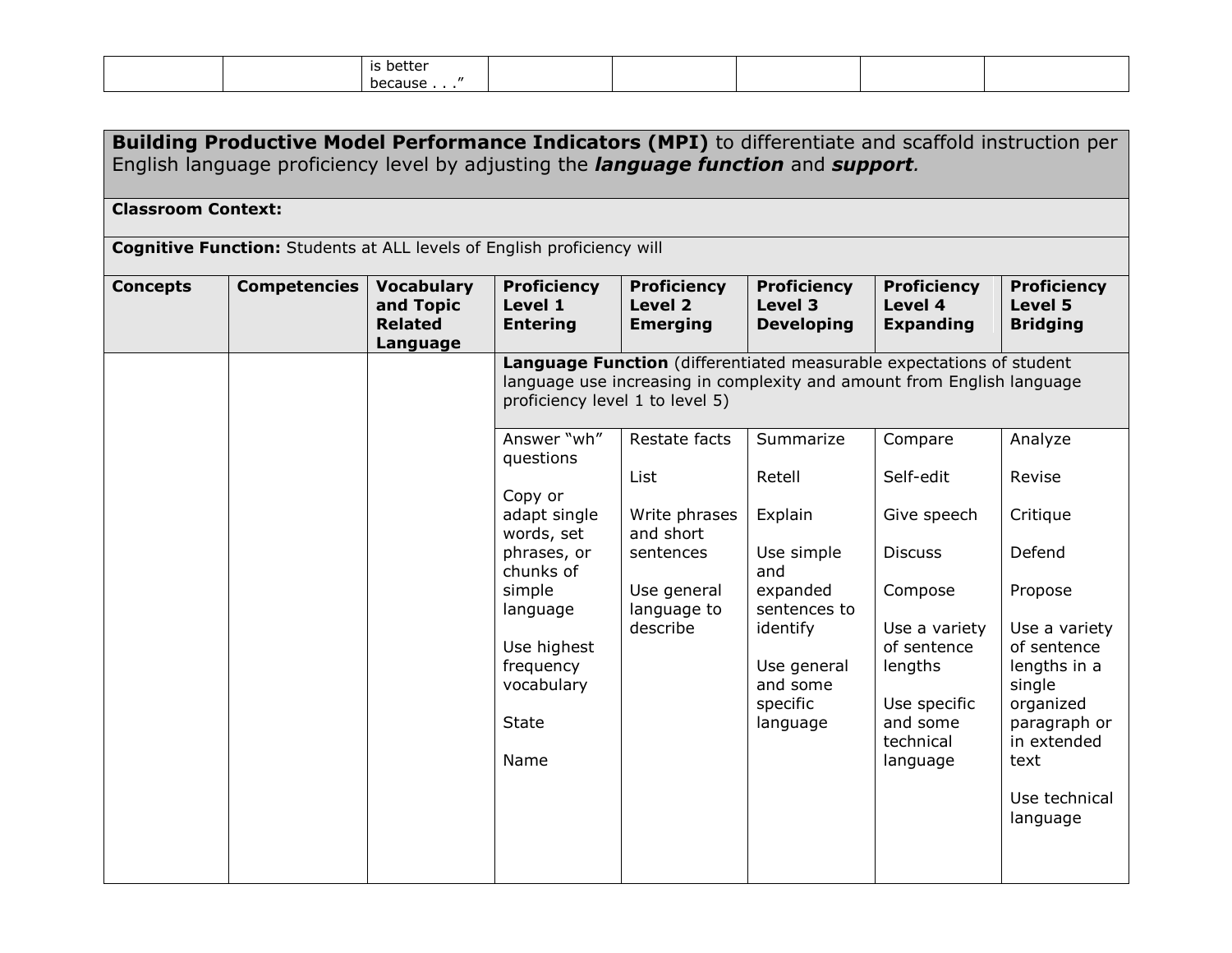|  | <b>Content Stem</b> (selected focus of grade-level curriculum for all students<br>remains constant across all English language proficiency levels) |                             |                                                                                |                                 |                                |  |  |
|--|----------------------------------------------------------------------------------------------------------------------------------------------------|-----------------------------|--------------------------------------------------------------------------------|---------------------------------|--------------------------------|--|--|
|  |                                                                                                                                                    |                             |                                                                                |                                 |                                |  |  |
|  |                                                                                                                                                    |                             |                                                                                |                                 |                                |  |  |
|  |                                                                                                                                                    |                             | <b>Instructional Support</b> (scaffolds to accompany explicit instruction with |                                 |                                |  |  |
|  |                                                                                                                                                    |                             | multiple opportunities for student response and feedback decreasing in degree  |                                 |                                |  |  |
|  |                                                                                                                                                    |                             | from English language proficiency level 1 to level 5. "I do, We do, You do")   |                                 |                                |  |  |
|  | Visual support                                                                                                                                     | Visual support              | Visual support                                                                 | Visual support                  | Video                          |  |  |
|  |                                                                                                                                                    |                             |                                                                                |                                 |                                |  |  |
|  | Sensory                                                                                                                                            | Sensory                     | Realia                                                                         | Video                           | Graphic                        |  |  |
|  | support                                                                                                                                            | support                     |                                                                                |                                 | organizers                     |  |  |
|  | Realia                                                                                                                                             | Realia                      | Video                                                                          | Graphic<br>organizers           | Rubrics                        |  |  |
|  |                                                                                                                                                    |                             | Graphic                                                                        |                                 |                                |  |  |
|  | Video                                                                                                                                              | Video                       | organizers                                                                     | Rubrics                         | Checklists                     |  |  |
|  | Graphic                                                                                                                                            | Graphic                     | Rubrics                                                                        | Checklists                      | Thesaurus                      |  |  |
|  | organizers                                                                                                                                         | organizers                  |                                                                                |                                 |                                |  |  |
|  |                                                                                                                                                    |                             | Checklists                                                                     | Thesaurus                       | Partner/group                  |  |  |
|  | Tiered<br>assignments                                                                                                                              | Tiered<br>assignments       | Thesaurus                                                                      | Partner/group                   | work                           |  |  |
|  |                                                                                                                                                    |                             |                                                                                | work                            | Front load                     |  |  |
|  | Partner                                                                                                                                            | Partner                     |                                                                                |                                 | vocabulary                     |  |  |
|  |                                                                                                                                                    |                             | Tiered                                                                         | Front load                      |                                |  |  |
|  | Flexible<br>grouping                                                                                                                               | Flexible<br>grouping        | assignments                                                                    | vocabulary                      | Modeling                       |  |  |
|  |                                                                                                                                                    |                             | Partner                                                                        | Modeling                        | Writing                        |  |  |
|  | First language                                                                                                                                     | First language              |                                                                                |                                 | conferences                    |  |  |
|  | support                                                                                                                                            | support                     | Flexible                                                                       | Writing                         | with teacher                   |  |  |
|  | Re-                                                                                                                                                | Re-                         | grouping                                                                       | conferences<br>with teacher     | <b>Build</b>                   |  |  |
|  | teaching/Pre-                                                                                                                                      | teaching/Pre-               | First language                                                                 |                                 | background                     |  |  |
|  | teaching                                                                                                                                           | teaching                    | support                                                                        | <b>Build</b>                    | knowledge and                  |  |  |
|  |                                                                                                                                                    |                             |                                                                                | background                      | connections to                 |  |  |
|  | Modeling                                                                                                                                           | Modeling                    | Re-<br>teaching/Pre-                                                           | knowledge and<br>connections to | topic                          |  |  |
|  |                                                                                                                                                    | Writing                     | teaching                                                                       | topic                           | Reciprocal                     |  |  |
|  | Writing<br>conferences                                                                                                                             | conferences                 |                                                                                |                                 | teaching                       |  |  |
|  | with the                                                                                                                                           | with the                    | Modeling                                                                       | Reciprocal                      | opportunities                  |  |  |
|  | teacher                                                                                                                                            | teacher                     |                                                                                | teaching<br>opportunities       | within groups<br>and the class |  |  |
|  |                                                                                                                                                    |                             | Writing<br>conferences                                                         | within groups                   | as a whole                     |  |  |
|  | Chunking for<br>the writing                                                                                                                        | Chunking for<br>the writing | with the                                                                       | and the class                   |                                |  |  |
|  | process with                                                                                                                                       | process with                |                                                                                | as a whole                      | Practical                      |  |  |
|  |                                                                                                                                                    |                             |                                                                                |                                 | Examples                       |  |  |